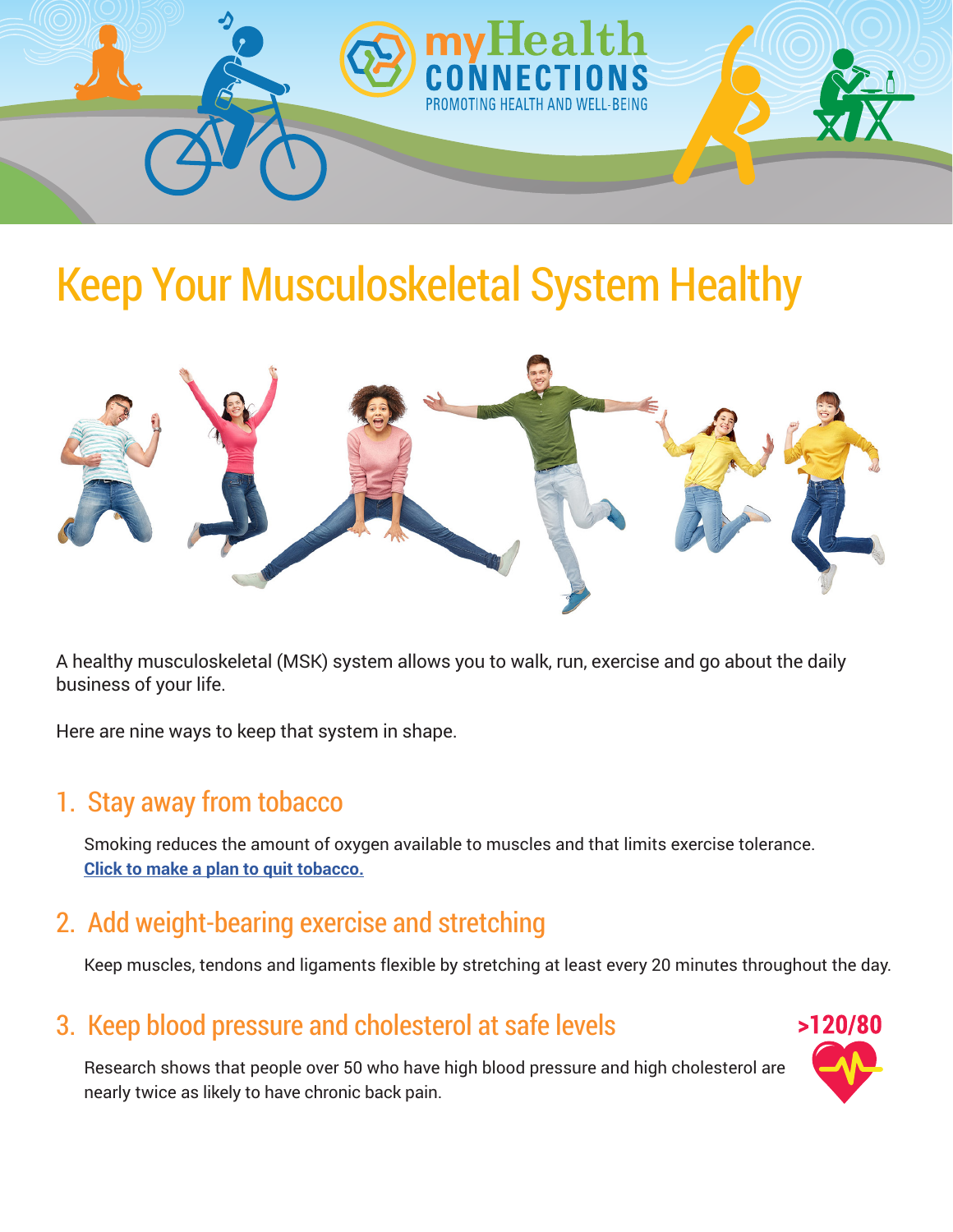#### 4. Maintain a healthy weight

Extra body weight can cause the body to fall out of alignment, putting undue stress on discs, bones, ligaments and tendons. Maintaining a healthy weight helps avoid back and leg pain, body stiffness and limited mobility, especially for older adults.



#### 5. Live a balanced life and get proper sleep

There's more to life than work! Take time for activities you enjoy. Practice mindfulness. Yoga and tai chi are well-documented practices that improve muscle strength, flexibility and balance. Adequate sleep gives your body time to repair and build new muscle tissue.

#### 6. Practice good posture

Good posture keeps your body in proper alignment, reducing strain. While standing with your feet flat on the floor, imagine a plumb line dropping from your ear to your shoulder, then continuing to the hips and to the floor. This also works when you're sitting. Imagine the line running from your hips to the floor.





#### 7. Prevent osteoporosis

Weight-bearing exercises and a balanced diet are the best defense against osteoporosis. Leafy green veggies are great for calcium. Dairy, egg yolks, saltwater fish and sunshine boost your vitamin D. If you take a calcium supplement, choose one that includes magnesium and take it in divided doses. Avoid tobacco and alcohol. The Mayo Clinic reports that tobacco use and consuming more than two alcoholic drinks a day can contribute to weak bones and osteoporosis.

#### 8. Protect your body

Wear your seat belt when in a car. Wear a helmet when on a motorcycle. Use proper protective headgear when engaged in sports like football, in-line skating, bicycling and horseback riding.

#### 9. Be aware of medication side effects

Ask your doctor if any of your medications are known to weaken bones and increase your risk for osteoporosis. If so, your doctor can prescribe a bone-boosting medication.